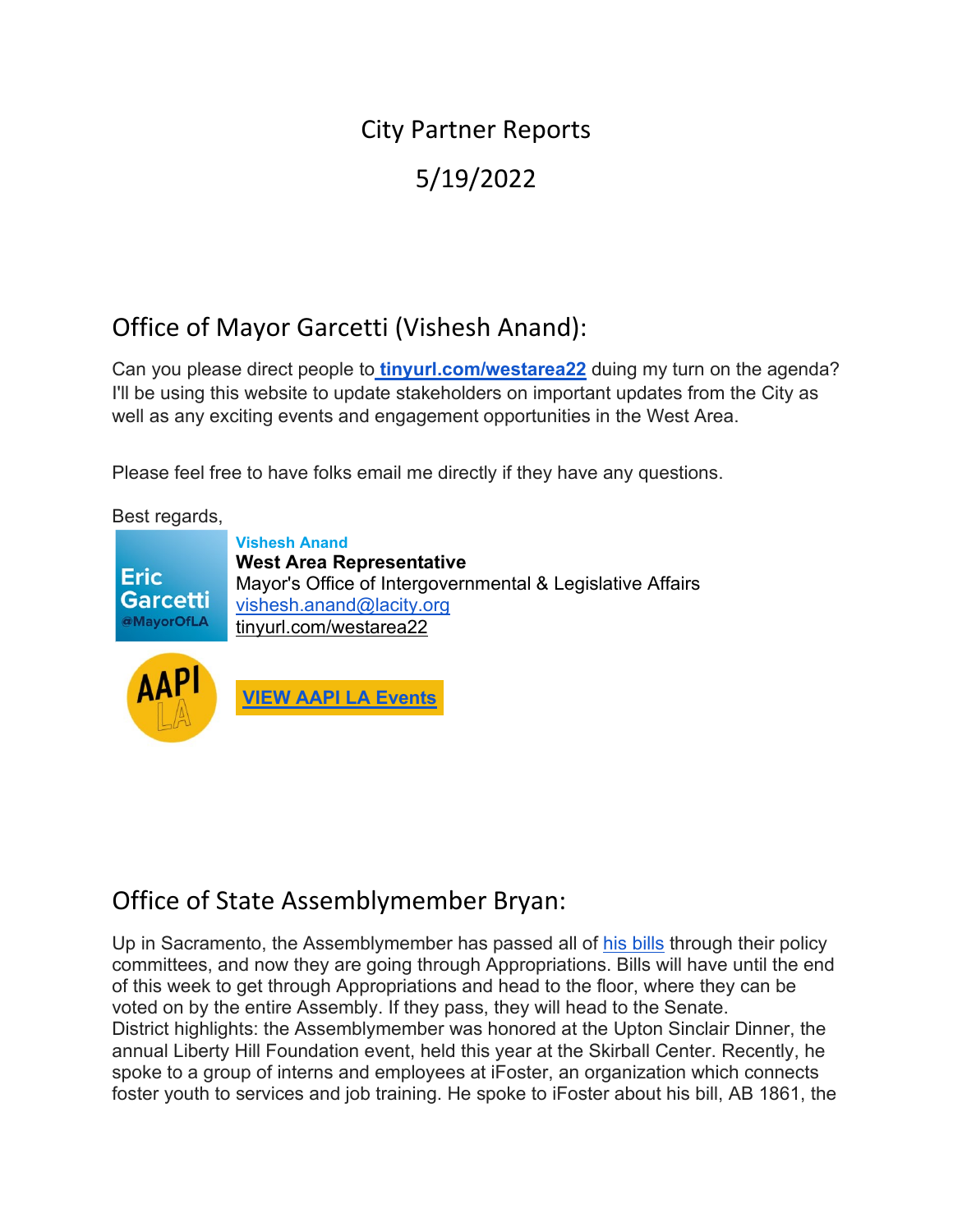foster youth employment tax credit. Last week, our office co-hosted Westwood Connect Day to connect the unhoused in the neighborhood to services, and the Assemblymember spoke at the LA Climate Equity panel discussing his bill, AB 2419, the Justice 40 Act. This past weekend, we had a booth at the Palms Neighborhood Community Block Party and attended the Bans Off Our Bodies rally. On Monday (today), our office attended the ribbon cutting of the new PATH Montclair Villas, which has almost filled up its affordable units with tenants from the coordinated entry system. If you have an event you'd like to invite the Assemblymember to, please fill out the request form [here](https://scheduling.assembly.ca.gov/a54) and let me know you've submitted it so I can flag it. Thank you and have a good rest of the month!

### Michelle Persoff

Field Representative Assemblymember Isaac Bryan, District 54 [Michelle.persoff@asm.ca.gov](mailto:Michelle.persoff@asm.ca.gov) (310) 641- 5410

## Office of County Supervisor Kuehl:

### Los Angeles County Abortion Access Safe Haven Pilot Program

As if we needed any more evidence, reports of a leaked Supreme Court draft opinion that would overturn Roe v Wade have made it even more clear that access to abortion services across this country will soon be greatly eroded. This is an incredibly dark time for women's rights, and, while we grieve the shameful circumstances that have led us to this point, we must also turn swiftly and decisively to action.

This week, the Board passed a motion Supervisor Kuehl co-authored with Supervisor Holly Mitchell to support SB 1245 (Kamlager), a bill that would establish a reproductive healthcare pilot project in this County to safeguard patient access to abortions, regardless of residency, as we will likely see a surge in demand from women who live in neighboring states as those states expand their abortion bans.

As our departments and program partners continue to hone our best ideas, we need bills like SB 1254 and the financial support it would offer to prepare for a post-Roe world and provide a safe haven for women who need to access to safe, legal abortion services.

### Implementing the Recommendations of the Blue Ribbon Commission

The Board passed a motion this week on a 3-2 vote, opposed by Supervisor Kuehl, implementing the numerous recommendations of the Blue-Ribbon Commission on Homelessness.

All members of the Board agree that we want to help get our homeless neighbors into homes. However, Supervisor Kuehl couldn't support this motion for a number of reasons. The bulk of the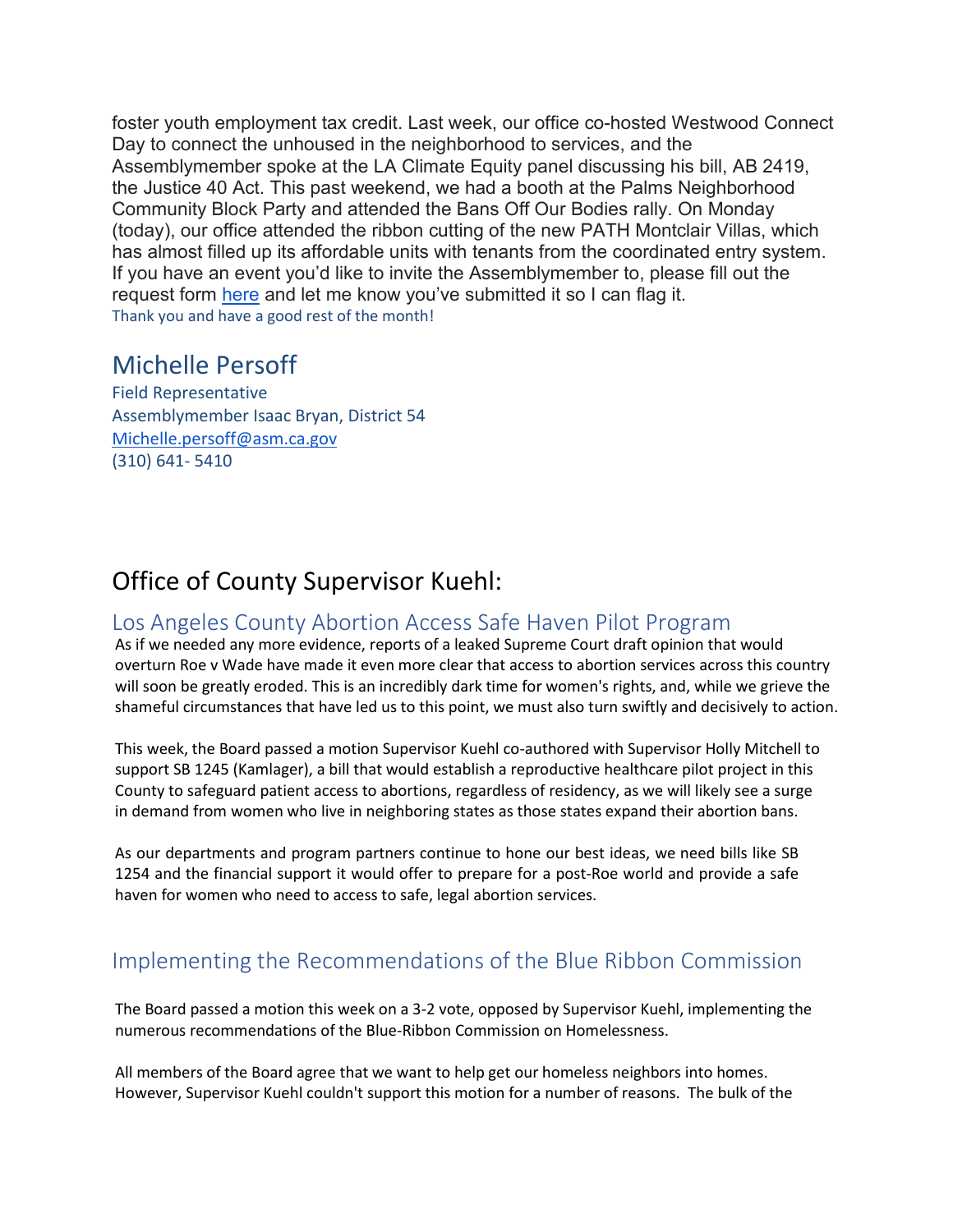recommendations amount to little more than moving positions around, transferring and reducing outreach efforts now being done by experienced groups, establishing more layers of responsibility and wasting more time. Sort of like rearranging the deck chairs on the Titanic and believing it will keep the ship from sinking.

The solution to homelessness is homes, permanent homes, with the support to help people stay housed. Supervisor Kuehl looks forward to a larger commitment to affordable housing and continuing outreach by those who do it best.

## Implementing a New Homelessness Initiative Framework to End Homelessness in LA County

On the other hand, in order to address the ever-changing homelessness crisis, Supervisor Kuehl strongly supported a motion by Supervisor Janice Hahn and Kathryn Barger to implement a new framework based on the reassessment of the Homeless Initiative's strategies to end homelessness.

The motion includes thoughtful, practical, and concrete guidance on how to prevent people from falling into homelessness and rehouse people quickly. It builds on the most successful aspects of LA County's current work while streamlining our set of strategies to create a more efficient system overall. The new framework focuses on three key partners – Rehousing Systems, Mainstream County Government Systems, and Partnerships with Cities. For each partner, five categories of action are defined: Coordinate, Prevent, Connect, House, and Stabilize.

### Supporting Incarcerated Youth

Supervisor Kuehl is pleased that the Board passed her motion, co-authored by Supervisor Solis, to support AB 2417, which sets forth and incorporates the Incarcerated Youth Bill of Rights.

We have a better chance of keeping youth from continuing to cycle in and out of jail into their adulthood if we model good behavior by treating them in a fair way that allows them to achieve rehabilitation, which benefits society as a whole. Examples of rights included in AB 2417 include:

- Right to live in a safe, healthy, and clean environment conducive to treatment and rehabilitation
- Right to contact attorneys, access ombudspersons and other advocates regarding conditions of confinement or violation of rights
- Right to receive a quality education, including postsecondary academic and career technical education
- Right to contact with family, siblings, children, and other individuals that have a positive influence and provide social
- connection
- Right to receive adequate and healthy nutrition and hygiene
- Right to receive information about their rights as parents

These rights can and should be the minimum standard in our LA County facilities, so, in addition, we won't wait to find out if AB 2417 passes. In LA County, the Bill of Rights will immediately be posted and explained to youth at Barry J. Nidorf Juvenile Hall and one camp chosen by the Probation Department.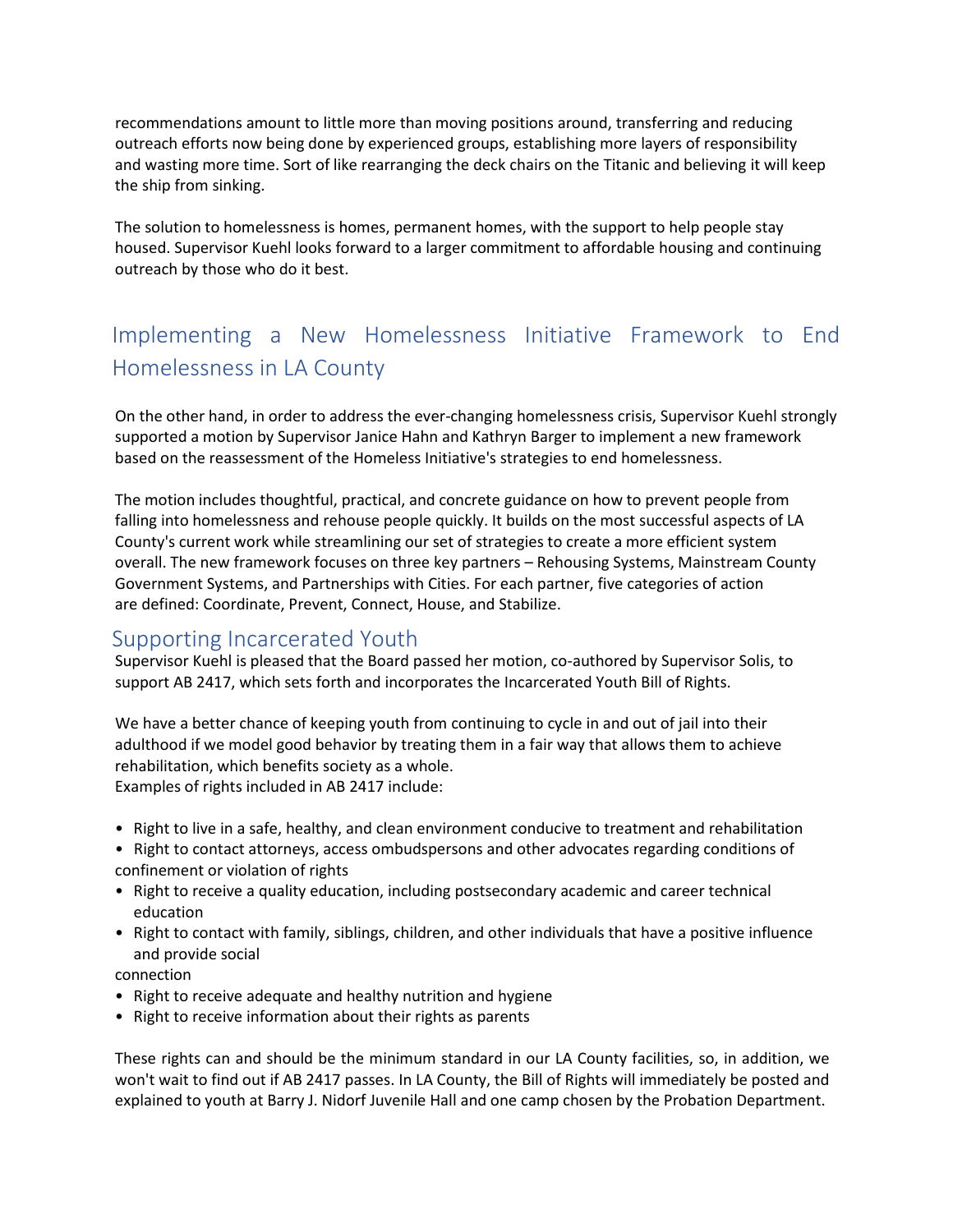## Santa Susana Field Lab Clean Up

For more than two decades, elected officials and community leaders concerned about the impact on the health of hundreds of thousands of County residents have advocated for a full cleanup of the highly contaminated toxic chemical and radioactive waste site located at the former Santa Susana Field Lab near the western edge of the San Fernando Valley. In 2007 and 2010, legally binding agreements were signed requiring full cleanup by 2017, but cleanup has been delayed by repeated attempts to delay and weaken the cleanup standards at the site. Five years after the required soil cleanup was scheduled to have been completed, it hasn't even begun.

At this week's Board meeting, we said loudly and unequivocally: enough is enough. The Board took the unprecedented step of directing LA County Counsel to work with other affected jurisdictions and nonprofits to explore potential legal action to ensure that the 2007 and 2010 agreements are carried out, and a full cleanup is completed as soon as possible. Additional Resources

### StayHousedLA.org -

Stay Housed LA is a partnership between the County of Los Angeles and local community and legal services providers. The site provides Los Angeles County residents with information and resources to keep people in their homes. At the Stay Housed LA website, you can find out more about your rights by participating in a virtual tenant workshop, get the legal assistance you need, and sign up for updates to stay keyed into LA County's evolving housing climate.

### VaccinateLACounty.com -

Vaccinate LA County is your one stop shop for vaccine information. You can find a site nearby, learn about the vaccines, data, and find information on mobile and homebound vaccinations. Please reach out if you have specific questions - our office is here to help.

### ReopeningLACounty.com -

For best practices for businesses, information regarding COVID-19, the current Health Officer Order, and more –

ReopeningLACounty.com has information to help you stay healthy, safe and informed.

**Rachel Sherrell** (She/Her/Hers) Field Deputy, West/Metro LA Field Office O: 310.231.1170 C: 323.719.2812 [Web](http://supervisorkuehl.com/)[/Facebook](https://www.facebook.com/sjkuehl)[/Twitter](https://twitter.com/sheilakuehl)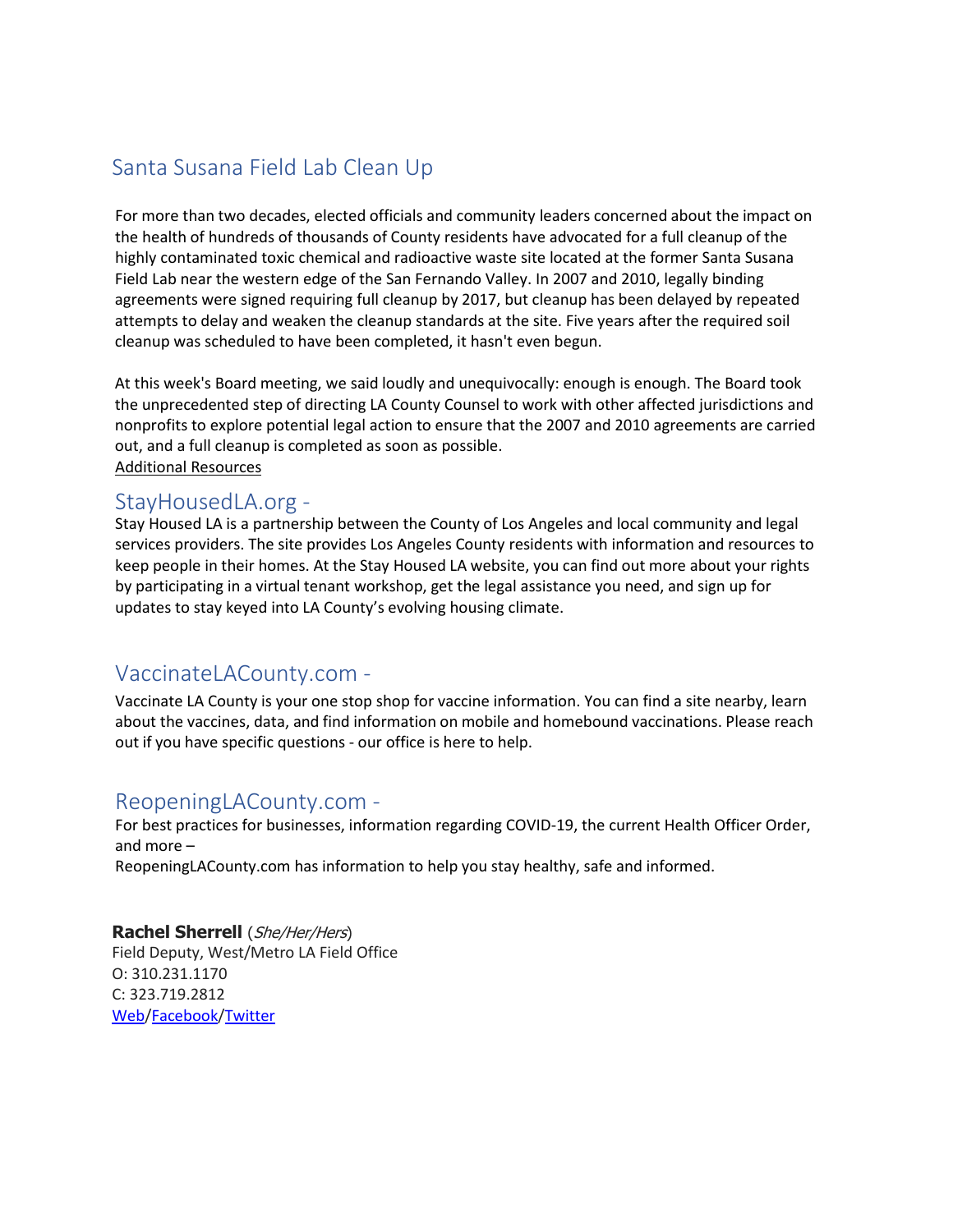### **Department of Neighborhood Empowerment (Freddy Cupen-Ames):**

Below is the EmpowerLA report that I will be sending to SORO NC Board Members, if you would like to add this as a supplemental in the website, you are more than welcome to do so:

#### \*\*\*\*\*\*\*\*\*\*\*\*\*\*\*\*\*\*\*\*\*\*\*\*\*\*\*\*\*\*\*\*\*\*

#### **CONFLICT OF INTEREST ANNOUNCEMENT**

*Any Board Member who may have a conflict of interest and has not consulted with the Office of the City Attorney should move to have the matter tabled until the next meeting so that the Board Member has an opportunity to consult with the City Attorney's Office. If the Board declines to table the matter, the Board Member may want to consider recusal prior to the matter being discussed. If choosing to recuse, the Board Member should state for the record, all reasons for the recusal and that they will be leaving the meeting during the discussion and voting. Because recusal may not always be sufficient, tabling of the matter at issue is always preferred to allow time for the Board Member to consult with the City Attorney's Office.*

#### Dear Neighborhood Council Leaders,

On April 7th, Mayor Eric Garcetti and City Council President Nury Martinez announced that City Hall will reopen to the public on Wednesday, May 4th.

Along with the reopening of City Hall, City Council will also resume in-person meetings. Proof of vaccination or proof of a negative test within the last 72 hours will be required to enter the building and indoor masking will continue to be required.

City Council Committees, Commission meetings, and other Brown Act meetings managed by City departments will remain virtual as departments fine-tune hybrid options. Special events and group tours will remain unavailable at City Hall until further notice.

#### **Neighborhood Council Elections 2023: it starts now**

To assist you with the 2023 elections outreach planning, I will be scheduling individualized oneon-one outreach sessions with your outreach chairs and committee. During these meetings, we will review election outreach efforts from 2019 and 2021; talk about the NC Awareness and Engagement Survey results for your neighborhood; and see how we can help you plan for a successful 2023 elections. These sessions will be scheduled between March and June of 2022. Please take board action to assemble your outreach committee and prepare recommendations to the Department.

#### **Access to CORE institute training recording and Material**

If you missed the opportunity to attend the on-boarding trainings, the Political and Legislative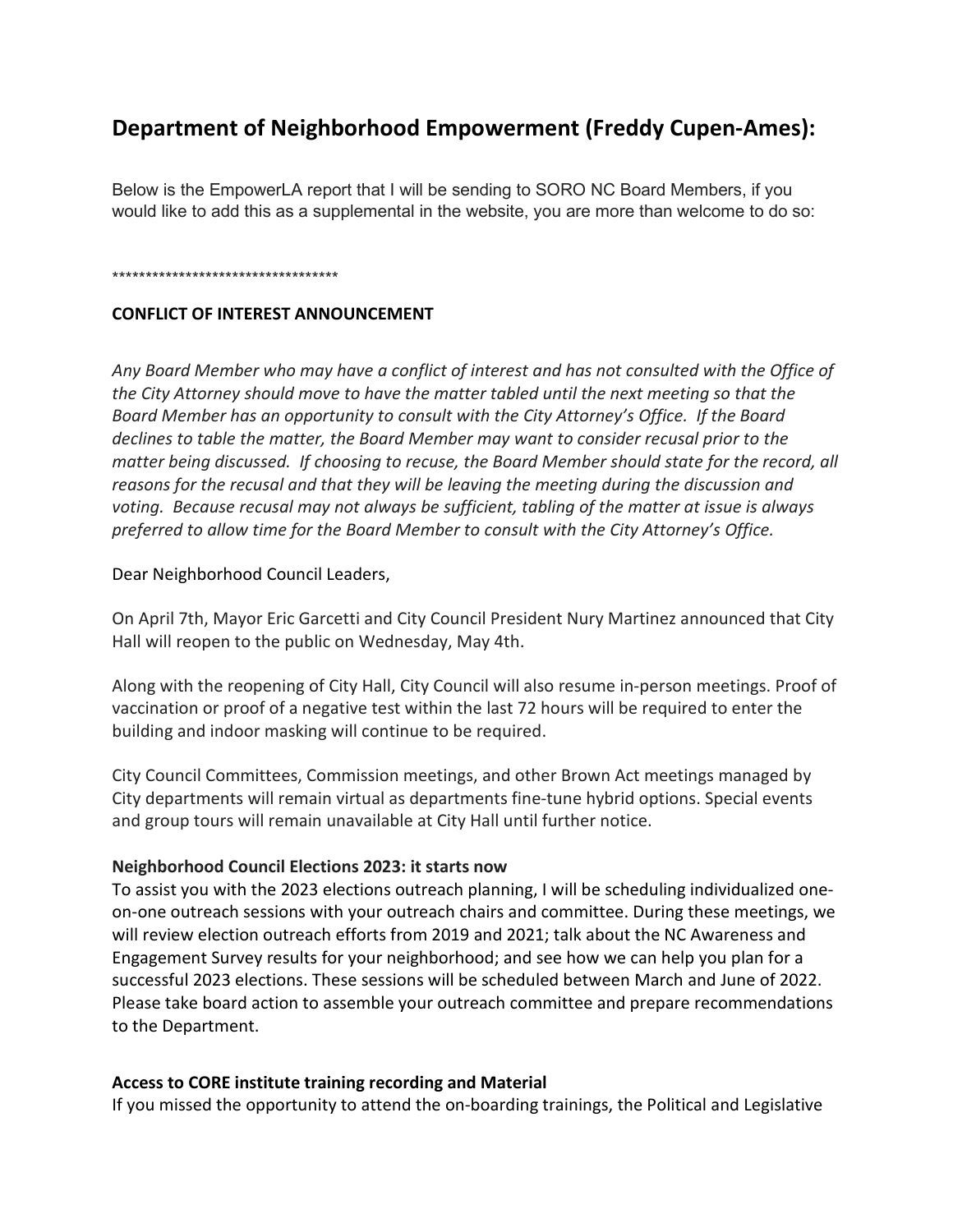Workshop Hosting Candidate Forums Presentation or the Community Impact Statement (CIS) Town Hall, don't hesitate to have a look at our webpage dedicated to Workshops and Trainings: [https://empowerla.org/workshops-trainings/.](https://empowerla.org/workshops-trainings/) And if you attended, don't hesitate to revisit it!

#### **Digital Communications Policy**

Commission reconsiders and passes Digital Communications Policy for NCs

Policy takes effect October 2022 after six-month training period.

On April 5, 2022, the Board of Neighborhood Commissioners voted first to reconsider and then to adopt the Digital Communications Policy for Neighborhood Councils.

Six months after the effective date, at the first Commission meeting in **April 2023**, the Department will then submit a report to the Commission on its experiences and observations implementing the policy in the NC System. At that time, based on the findings presented, the Commission may decide to further refine the policy before it officially takes effect.

The final version of the policy as adopted will be available soon in the Google Drive folder containing all documents pertaining to this policy, at [http://tiny.cc/DigitalCommsPolicy.](https://r20.rs6.net/tn.jsp?f=001tHGwSldBWI2RgI80hrf_xYDCWEQxY0Bpzzq0ypmo_tm0UMuB5_ckkSWmEO_5Sdggmf95sreJfpPzgpkefCPNm73z6fff6tQHBCNEbZq1UWuRw-Vc0OMGruKpp9gQnBTLXy_K29VTj8fl65zct9Ci8KzH_GXubMYA&c=7ByjxO9-PWsbQxUaAQFvMWXLq0xYiIO9WPcuHyMJ2VE5L0le-Lcp4g==&ch=T8bMCLiZMZiRjq4YQyX-rfG0-C5621tswDocgqB7XlWQ50dq44-I4A==)

#### **Camera's During Zoom Meetings**

The Department receives a number of inquiries from board members and stakeholders asking if NC board members are required to have their camera turned on during meetings. The answer is: No, board members are not required to turn on their camera during a meeting. However, board members should consider having their camera on because:

- It improves engagement in the meeting and can decrease the urge to multi-task or zone out.
- It helps board members connect with each other and their stakeholders. Virtual "faceto-face"interaction can never replace an in-person connection, but in a virtual meeting environment it can help put a face to the name on screen.

Neighborhood councils who would like to adopt a standing rule that requires board members to turn on their video, may do so by adding the item to the next board agenda for discussion and action.

#### **Neighborhood Council Core Institute Update**

The next two sessions of the NC Core Institutes will be held in May. On **Tuesday, May 31, 2022 at 6:00 p.m.**, we will be hosting a workshop on the Brown Act. Our second workshop will be on **Thursday, May 26, 2022 at 6:00 p.m.** in collaboration with Susan Leahy of Robert's Rules Made Simple on How to Chair a Meeting with Confidence (date TBD). Registration information will be sent in a future newsletter.

#### **Los Angeles Congress of Neighborhoods Updates**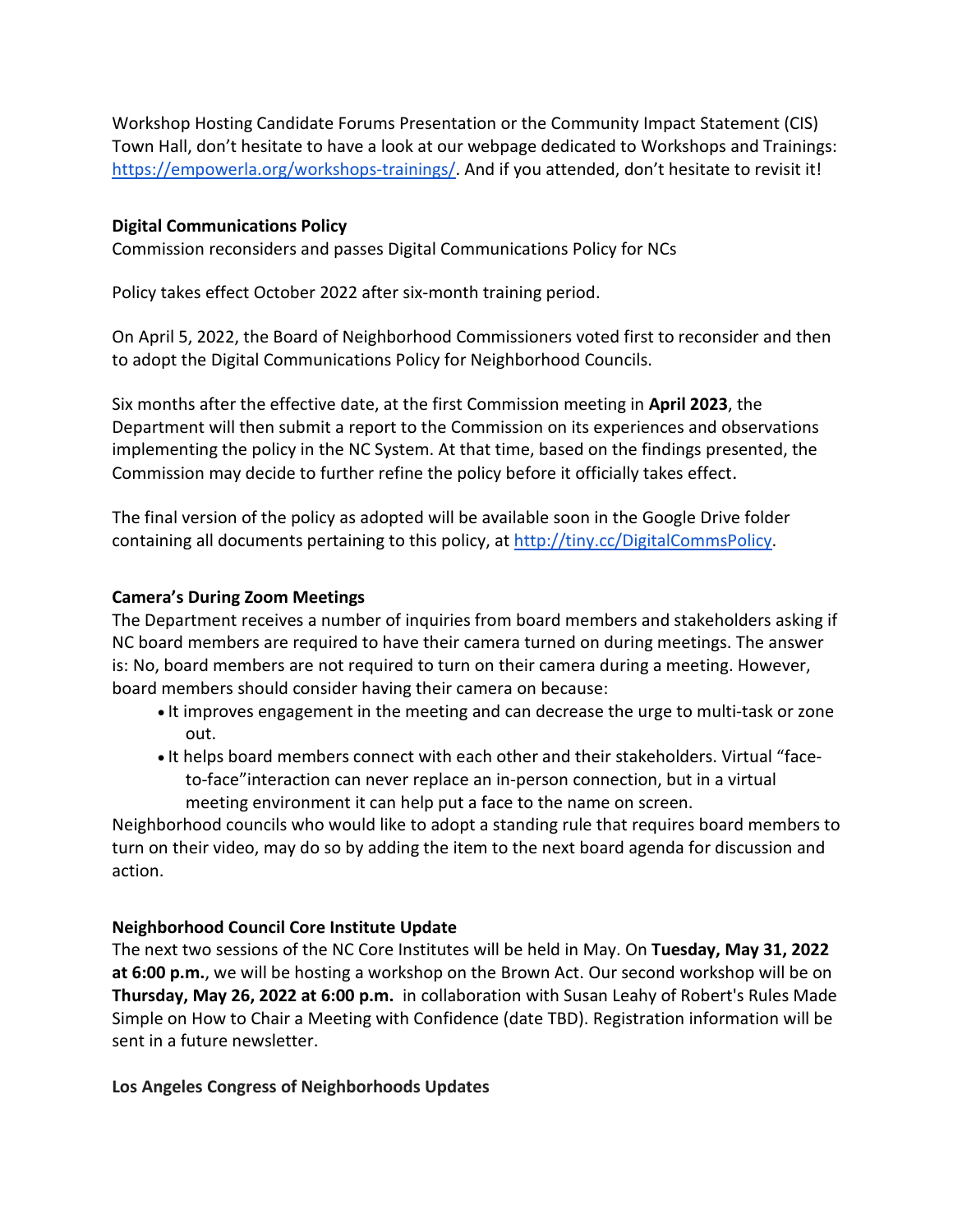- **Save the Date:** The 2022 [Los Angeles Congress of Neighborhoods,](https://www.neighborhoodcongress.la/) the largest annual gathering of Neighborhood Councils, is taking place on **Saturday, September 24, 2022**, via Zoom. The theme of this year's event is **"The Future of LA: Celebrating our City"**
- The workshop application is now open. Submit a workshop proposal by **June 15th** at [www.tinyurl.com/CoN22workshop](http://www.tinyurl.com/CoN22workshop)

#### **NC Funding Training**

March and April Training Dates:

- 1) NC Financial Officer Funding Training:
	- Thursday, May 5th, 2022, 2pm 3:30pm
	- Thursday, May 19th, 2022, 6pm 7:30pm
- 2) NC Funding Fiscal Year Administrative Packet/Annual Budget Form Workshop
	- Thursday, May 5th, 2022, 2pm 3:30pm
	- Thursday, May 19th, 2022, 6pm 7:30pm

Please RSVP at our website [HERE](https://clerk.lacity.org/clerk-services/nc-funding/training-workshops-tools/financial-officer)

The NC Funding Program training sessions are open to all Board members as well as stakeholders. These are the required training for board members serving as Financial Officers (Treasurer, 2nd Signer, Bank Cardholder, Alternate Signer). Other Board members may also complete the training online on Cornerstone. Feel free to reach out to me if you have trouble logging in Cornerstone.

#### **The Admin Packet Is Ready**

The Administrative Packet for Fiscal Year 2022-2023 is now available. The Admin Packet allows your Board to plan and create its annual budget, assign its Financial Officers, and confirm any administrative/operational services, i.e. storage space, website support, for the upcoming Fiscal Year.

Please visit our website [\(click here\)](https://clerk.lacity.org/clerk-services/nc-funding) to download the Packet. You'll find it in the Documents and Forms - Funding Request Documents section.

To gain access to your annual funds by the start of the Fiscal Year, July 1st, plan on submitting your Admin Packet by July 1st.

NCs that have not submitted an annual budget and Administrative Packet to the NC Funding Program will be limited to \$333.00/month for Office/Operational expenditures only.